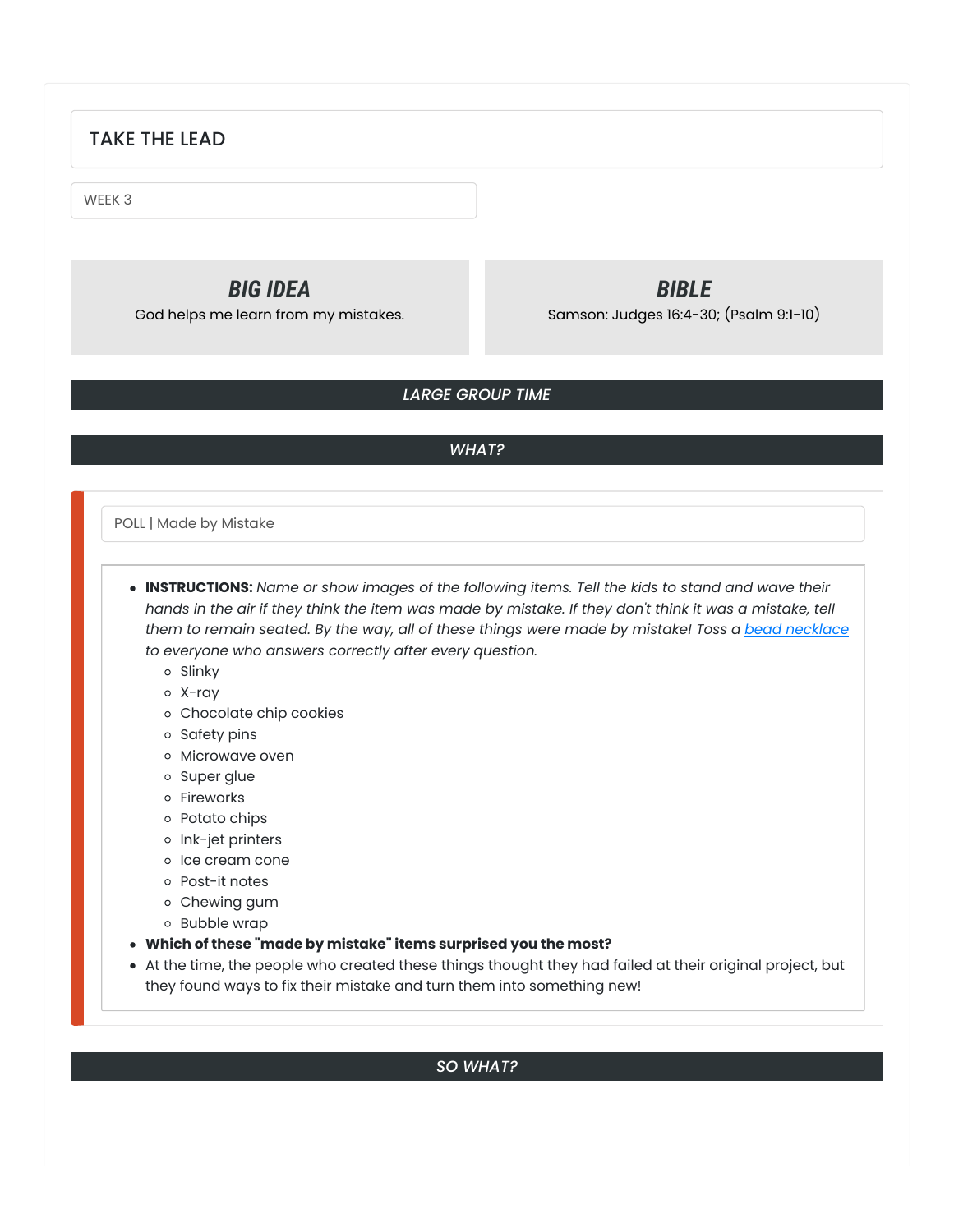- **INSTRUCTIONS:** *Show the kids this [video](https://youtu.be/j0oHc3XGoKo) to introduce today's Bible story in Judges 16:4-30. Recruit a* couple volunteers to help you with today's Bible story skit. For an added touch of drama, play a slow *instrumental track in the background.*
- Today's grand marshal is the last famous judge of Israel: Samson! We have members of his family here to accept the honor on his behalf.
	- **Manoah:** Hey, kids! My name is Manoah and this is my wife.
	- **Wife:** We are Samson's parents.
	- **Manoah:** Do you remember when he was born?
	- **Wife:** Of course, like it was yesterday. My Sammy was a real special baby. God gave us Samson when I thought I would never be able to have a baby.
	- **Manoah:** Yes, God had special plans for Samson. Samson never cut his hair. . .you know, everyone thinks it was his hair that made him so strong, but really, his long hair was his way of showing people that he would serve God his whole life.
	- **Wife:** And by telling Delilah about his hair, it was almost like he had forgotten his strength came from God and not from his hair. That's why his strength left him. But you know, when the enemy captured my Samson after cutting off his hair, God gave him one last push of strength and Samson put those Philistine bullies in their place!
	- **Manoah:** That's right. Look kids, my son made mistakes in his life. We did not always approve of his decisions or the people he hung out with.
	- **Wife:** What Manoah is trying to say is, Samson realized his mistakes and in the end, he did the right thing. We all make mistakes from time to time. But if you can learn anything from Samson's story, it's that it's never too late to do the right thing because God gives us all second chances.
	- **Manoah:** Exactly. Well, kids, thanks for listening to a story from a couple of old folks *(Stops and looks at one of the kids.)* Hey, you look just like my Samson! Have you ever thought about growing your hair longer?

THE BIG IDEA | God helps me learn from my mistakes.

: **God helps me learn from my mistakes.**

VIDEO | Take the Lead, Episode 3

**INSTRUCTIONS:** *Play this week's [teaching](https://growcurriculum.org/ElementaryTeachingVideosV4) video.*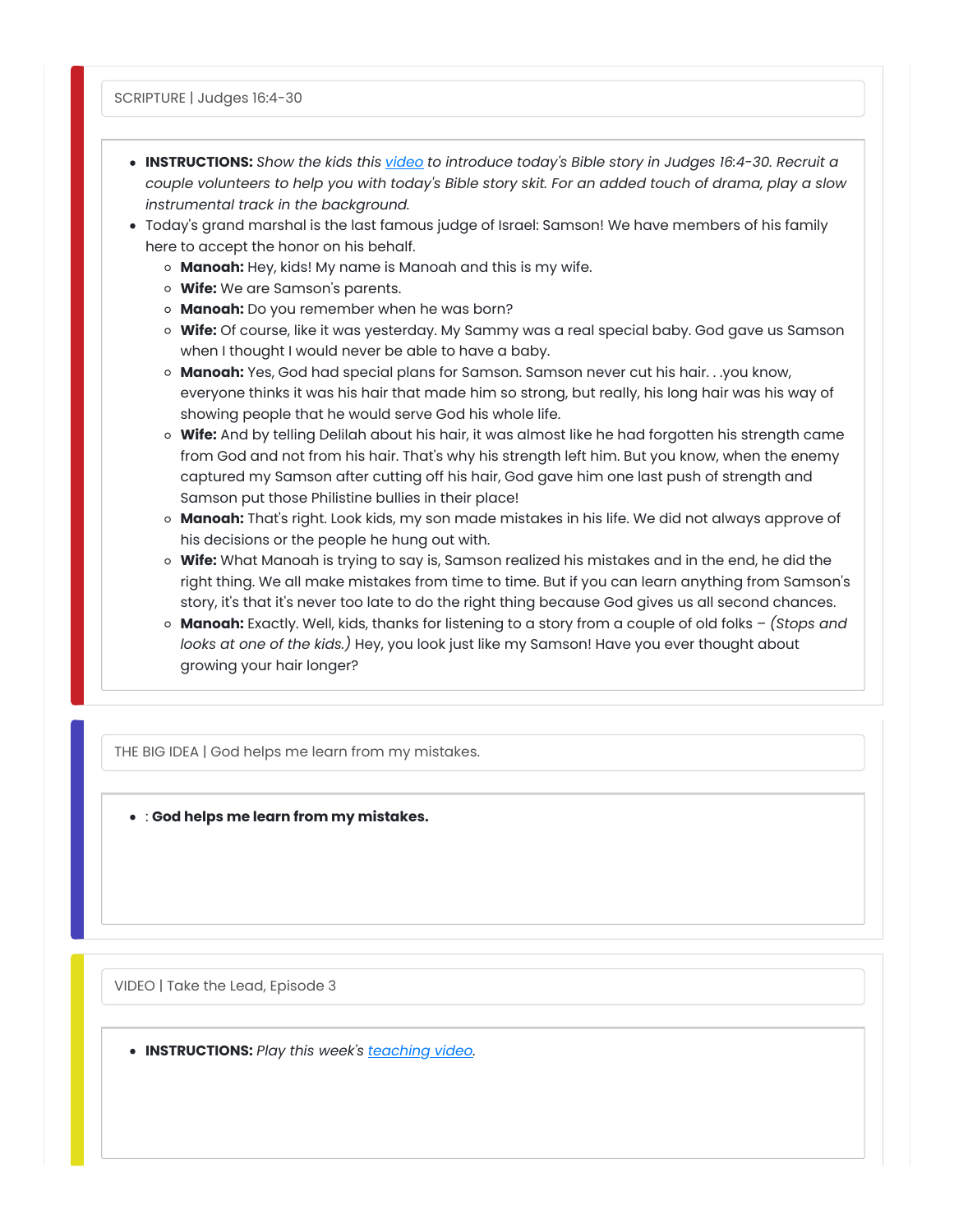Fathers Day Craft

Files Saved

#### *NOW WHAT?*

RESPONSE | "Beautiful Oops"

- **INSTRUCTIONS:** *Grab a copy of [Beautiful](https://amzn.to/2KgwmUK) Oops by Barney Saltzberg and read it to the group, or show this read [aloud](https://youtu.be/98q59ej04t8) video. Then, distribute a copy of the Beautiful Oops printable to each kid. Encourage them to spend time transforming some of these "mistakes" into something new.*
	- **PRETEEN HACK:** *Ask students about their own experiences with making mistakes and times where it actually was used for good!*
- Mistakes happen. But instead of wallowing in our failures and missteps, it's important we remember what caused the mistake, and avoid it in the future. And instead of letting our mistakes get us down, we can find ways to repurpose them and turn them into good things!
- **Who can help do that in our own lives?** That's right, it's God. We can pray to God and ask how we can learn from this experience, and seek out help from loved ones!
- **God helps me learn from my mistakes.**

MEMORY VERSE | Parade Parody

**INSTRUCTIONS:** *Divide the kids into small groups and instruct them to work together to say the* memory verse to the tune of an existing melody. It can be a lullaby, pop song, or even a commercial jingle. When everyone is ready, line up the groups and have one group at a time march around the *room while singing their new memory verse song.*

PRAYER

Dear God, thank you for understanding that we all slip up and mess up from time to time. But we ask for Samson-like strength to learn from our mistakes and avoid making the same ones again. Thank you for helping us and for turning our mistakes into beautiful opportunities to grow. Amen.